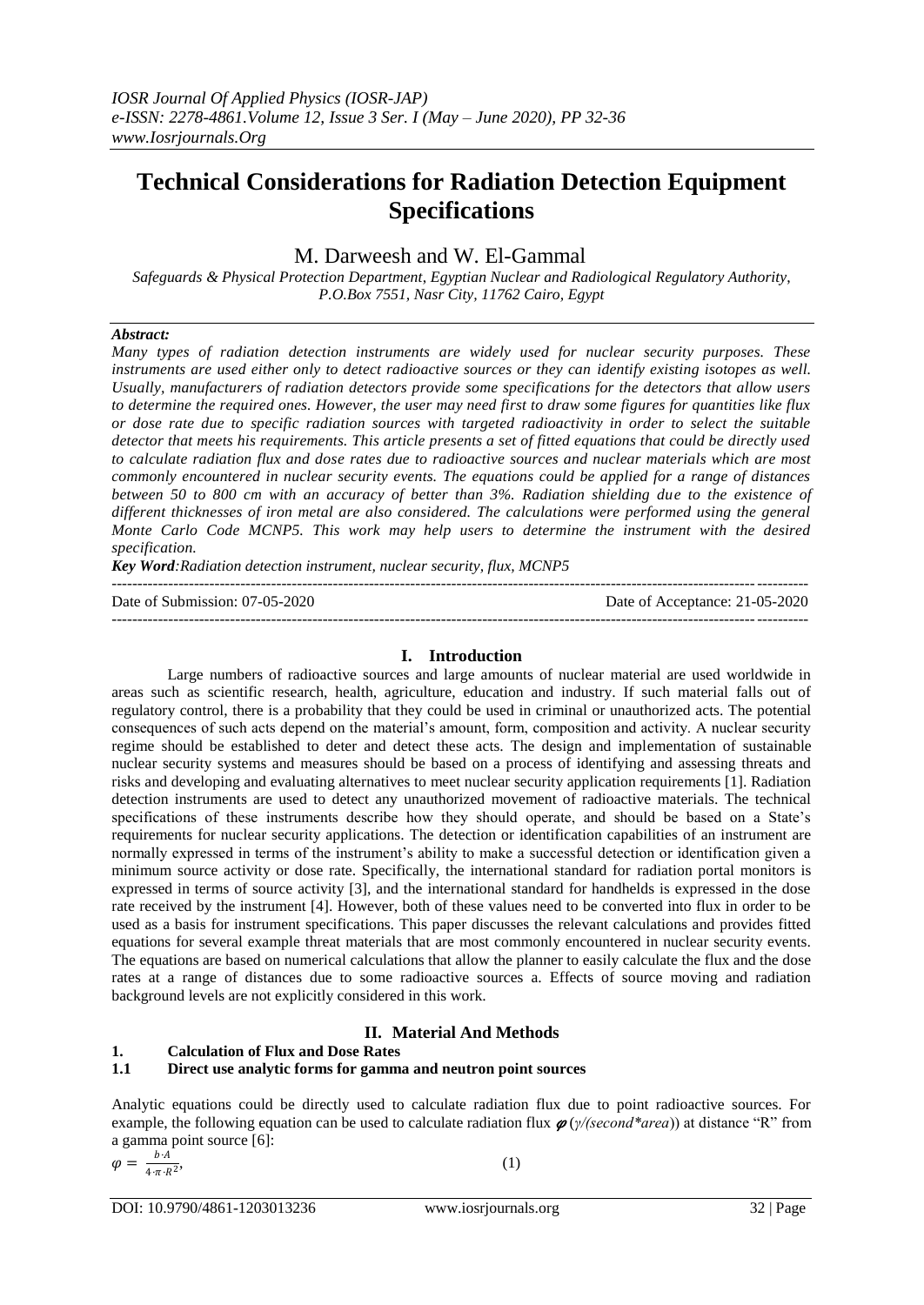where:

*A* is the activity of the source (Bq); and *b* is the branching ratio for the gamma ray of interest.

This equation ignores the effects due to attenuation and build-up factors of air. If a shielding material of thickness "*t*" exists, attenuation and build-up factors should be multiplied by the right-hand side of equation (1). In this case the following equation can be used to calculate the flux [6]:

$$
\varphi = \left(\frac{b \cdot A}{4 \pi \cdot R^2}\right) e^{-\mu t} \cdot B \tag{2}
$$
\nWhere:

 $\mu$  is the linear attenuation coefficient of the shielding material at the specific gamma energy and  $\bm{B}$  is the buildup factor.

For isotopes with multiple gamma energy lines, summation over all lines must be taken in order to obtain the total flux. Similar equations are also available for neutron flux calculations. The flux  $\varphi$  (*n*/(second\*area)) at a point distant *R* from the spontaneous fission source is [6]:

$$
\varphi = \frac{m \cdot A_S \cdot Y_n}{4 \cdot \pi \cdot R^2};
$$
\n(3)

where:

*m* is the mass of the isotope (*g*); $A_S$  is the specific activity of the isotope (*Bq/g*), and $Y_n$  is the neutron yield per activity (*n/s\*(1/Bq)*).

While the flux at a point distant  *from due to alpha-n reaction source is [6]:* 

 $\varphi = \frac{m \cdot A_S \cdot Y_\alpha \cdot Y_I}{4 \pi R^2}$  $4 \cdot \pi \cdot R^2$ ;  $(4)$ 

where:

*m* is the mass of the alpha emitter in **g**;

 $A<sub>S</sub>$  is the specific activity of the alpha emitter ( $Bq/g$ );

*Yα*is the alpha yield per activity (*α/Bq*);

*Y*<sub>*I*</sub><sup>is</sup> the neutron yield per alpha on target material " $I$ " ( $n/a$ ); and

*R* is the distance from the source

After flux is obtained, Tables for flux-to-dose conversion factors could be used to calculate the dose rate.Although equations (1-4) seem to be simple equations for users to calculate radiation flux, however they could be used as rough estimation. To obtain more accurate estimations, the effects of real setups and situations should be taken into consideration. For example, the given equations do not account for volume of the source, its geometry, and self-attenuation due to its material density. Also, neutron self-multiplication, matrix material effects and energy distributions of spontaneous and stimulated neutrons have to be considered. In addition, some physical constants that are used in the equations must be available. Consequently, it is a necessity to present a set of equations that could be directly used to estimate flux and dose rates more simply.

#### **1.2 MCNP Calculation:**

Flux and dose rates due to isotropic gamma point sources are calculated using the general Monte Carlo Code MCNP5 [7]. The calculations are performed taking into consideration all factors that may affect the results - including all types of interaction of radiation with matter, self and other-attenuation materials, shielding and radiation build-up. In addition, all gamma energy lines emitted from simulated isotopes with their corresponding branching ratios are considered [8]. The calculations are performed to cover different threat categories based on the information about the threat materials (isotope and amount) already identified in the IAEA Nuclear Security Series No. 24-G[1]. The results of calculations for both flux and dose rate as functions of distance are then fitted to a power function. The gamma sources that are mostly encountered in nuclear security events which are considered in this study are  $137Cs$ ,  $60Co$ ,  $241Am$ ,  $192I$  and  $75Se$ . Numerical equations for neutron flux due to the most commonly encountered neutron sources are provided as functions of distance as well. Monte Carlo calculations are used to calculate the flux due to threat quantities of nuclear materials. The nuclear materials are assumed to be metallic element in spherical shapes. For each nuclear material type a specific isotopic mixture is defined as presented in Tables 1 and 2 for uranium and plutonium, respectively.

|                      | <b>Mass Fraction</b> |           |              | <b>Table 1.</b> Uranium Isotope Distributions |              |              |
|----------------------|----------------------|-----------|--------------|-----------------------------------------------|--------------|--------------|
| <b>Material Type</b> | $^{232}$ I           | $^{233}U$ | $^{234}$ U   | $^{235}$ U                                    | $^{236}U$    | $^{238}$ U   |
| <b>HEU 90%</b>       | $3.01E-11$           | $\theta$  | $7.02E - 03$ | 0.90271                                       | $3.01E - 03$ | $8.73E - 02$ |
| <b>LEU 19%</b>       | 0                    | 0         | 0            | 0.19                                          | 0            | 0.81         |
| $LEU$ 5%             | 0                    | $\theta$  | $\theta$     | 0.05                                          | $\theta$     | 0.95         |
| U233                 | 0                    |           | 0            | 0                                             | 0            | 0            |

**Table 1. Uranium Isotope Distribution**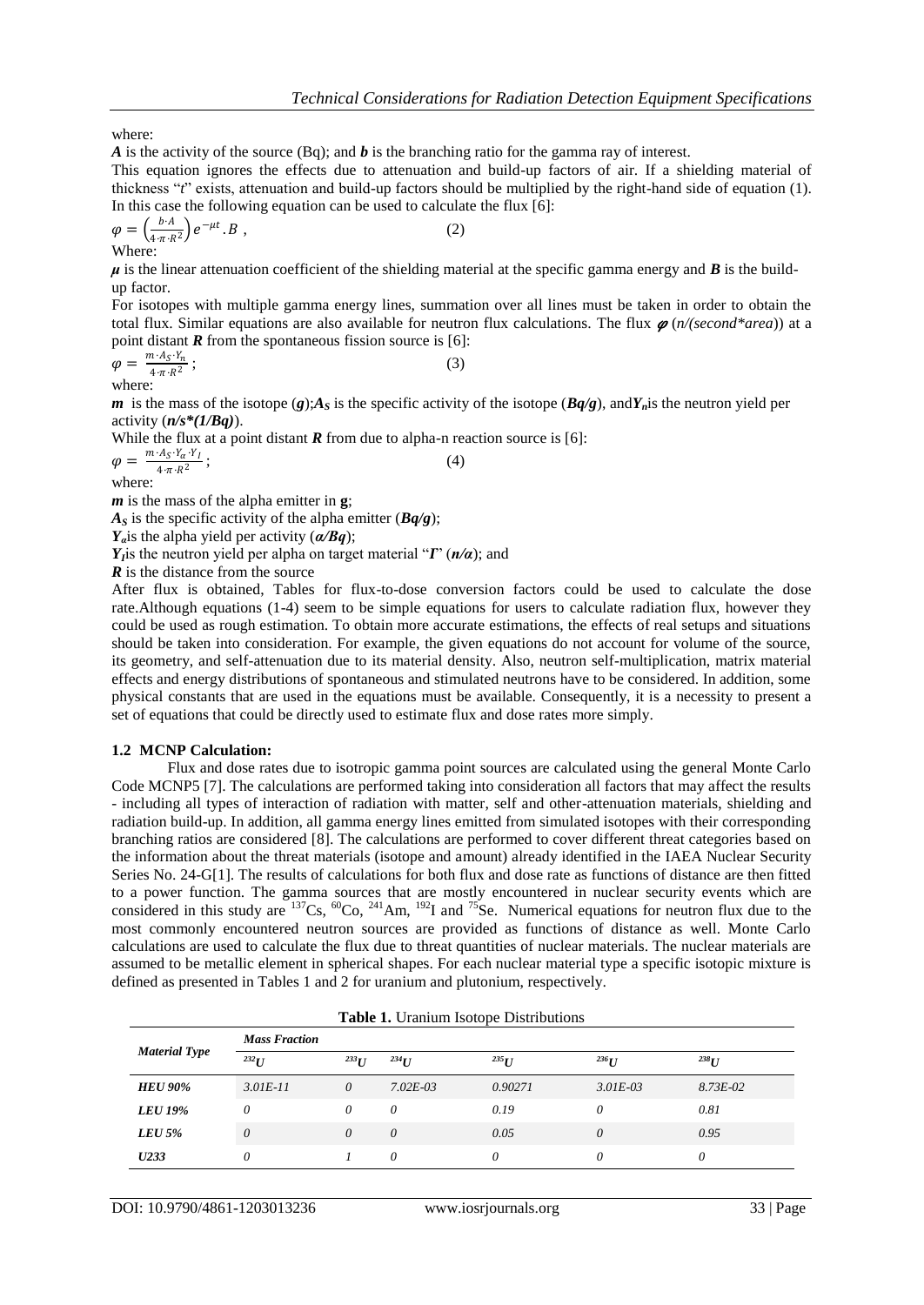| <b>Table.2.</b> Plutonium Isotope Distribution |                      |              |            |            |             |              |  |  |
|------------------------------------------------|----------------------|--------------|------------|------------|-------------|--------------|--|--|
| <b>Material Type</b>                           | <b>Mass Fraction</b> |              |            |            |             |              |  |  |
|                                                | $^{236}Pu$           | $^{238}PU$   | $^{239}Pu$ | $^{240}Pu$ | $^{241}$ Pu | $^{242}Pu$   |  |  |
| WGPu 94%                                       | $1.50E - 10$         | $1.50E - 04$ | 0.93477    | 6.00E-02   | 5.00E-03    | $1.00E - 04$ |  |  |

Although the considered neutron sources have different energy distributions (and consequently different average neutron energies), calculations showed that the calculated flux in air in the range 50-800 cm for 0.5 and 10 MeV average neutron energies differ only within 2.7%. Therefore, as a good approximation, average neutron energy of 3.0 MeV is used in the calculations. The MCNP built-in F2 tally (flux averaged over surface) is used to calculate gamma and neutron flux. While dose rate due to gamma radiation is calculated using the dose energy (DEn) and dose function (DFn) cards in combination with F2. The flux-to-dose gamma conversion factors (ANSI /ANS-6.1.1-1977) are considered [9].

## **III. Results And Discussion**

## *1.* **Gamma Flux Equation for Unshielded and shielded Sources**

The following equation can be used to calculate gamma flux  $(s<sup>1</sup> cm<sup>2</sup>)$  at any distance in the range of 50 – 800 cm due to an isotropic radioactive point source with activity *A*Bq,

$$
Flux(A, x) = A \cdot [a(1 + x)^b - c \cdot e^{-dx}]
$$

where *a*, *b*, *c* and *d* are fitting parameters given in Table .3.

| <b>Table 3.</b> Fitting Parameters for Flux Calculation Due To Point Sources. |  |  |  |
|-------------------------------------------------------------------------------|--|--|--|
|-------------------------------------------------------------------------------|--|--|--|

| <b>Isotope</b>      | Iron thickness (cm) | <b>Fitting parameters</b> |           |              |         |  |  |  |  |
|---------------------|---------------------|---------------------------|-----------|--------------|---------|--|--|--|--|
|                     |                     | a                         | b         | $\mathbf{c}$ | d       |  |  |  |  |
|                     | 0                   | 0.08038                   | $-2.0128$ | 7.617E-7     | 0.01758 |  |  |  |  |
| $137$ Cs            | 0.5                 | 0.0784                    | $-2.027$  | 1.47E-6      | 0.0178  |  |  |  |  |
|                     |                     | 0.07327                   | $-2.034$  | 1.692E-6     | 0.01802 |  |  |  |  |
|                     | $\mathbf{2}$        | 0.05781                   | $-2.044$  | 1.635E-6     | 0.01818 |  |  |  |  |
|                     | 4                   | 0.0312                    | $-2.058$  | 1.087E-6     | 0.0184  |  |  |  |  |
|                     | $\mathbf{0}$        | 0.1776                    | $-2.0146$ | 1.523E-6     | 0.01677 |  |  |  |  |
|                     | 0.5                 | 0.18674                   | $-2.0256$ | 2.969E-6     | 0.0176  |  |  |  |  |
| $^{60}Co$           | 1                   | 0.18202                   | $-2.0318$ | 3.591E-6     | 0.0178  |  |  |  |  |
|                     | $\overline{c}$      | 0.15928                   | $-2.0407$ | 3.954E-6     | 0.01806 |  |  |  |  |
|                     | 4                   | 0.109                     | $-2.0538$ | 3.40E-6      | 0.017   |  |  |  |  |
|                     | $\overline{0}$      | 0.03613                   | $-2.0314$ | $-9.033E-8$  | 0.00445 |  |  |  |  |
| $^{241}\mathrm{Am}$ | 0.5                 | 3.741E-4                  | $-1.992$  | $-3.00E - 7$ | 0.07654 |  |  |  |  |
|                     |                     | 5.7336E-6                 | $-2.0449$ | $-1.428E-11$ | 0.00381 |  |  |  |  |
|                     | $\Omega$            | 0.19646                   | $-2.0084$ | 2.083E-6     | 0.01739 |  |  |  |  |
|                     | 0.5                 | 0.18517                   | $-2.0254$ | 3.855E-6     | 0.01799 |  |  |  |  |
| $^{192}$ Ir         |                     | 0.15819                   | $-2.0329$ | 3.950E-6     | 0.01809 |  |  |  |  |
|                     | $\overline{c}$      | 0.10482                   | $-2.0427$ | 3.119E-6     | 0.01818 |  |  |  |  |
|                     | 4                   | 0.04038                   | $-2.0562$ | 1.435E-6     | 0.01824 |  |  |  |  |
|                     | $\overline{0}$      | 0.15392                   | $-2.0052$ | 1.825E-6     | 0.01782 |  |  |  |  |
|                     | 0.5                 | 0.12022                   | $-2.0218$ | 2.591E-6     | 0.01815 |  |  |  |  |
| $75$ Se             | 1                   | 0.08548                   | $-2.0295$ | 2.178E-6     | 0.01824 |  |  |  |  |
|                     | $\overline{c}$      | 0.04373                   | $-2.0401$ | 1.335E-6     | 0.01835 |  |  |  |  |
|                     | 4                   | 0.01208                   | $-2.0538$ | 4.365E-7     | 0.01834 |  |  |  |  |

#### *2.* **Gamma dose rate Equation for Unshielded point Sources**

The following equation can be used to calculate dose rate (μSv/hr) at any distance in the range of 50 – 800 cm due to an isotropic radioactive point source with activity *A*Bq,

Dose rate(A, x) = A . [  $a(1+x)^b - c \cdot e^{-d.x}$ ] where *a, b, c* and *d* are fitting parameters given in Table.4.

|  | $\epsilon$ and $\alpha$ are many parameters given in Table. $\epsilon$ . |  |
|--|--------------------------------------------------------------------------|--|
|  |                                                                          |  |

| Table 4. Fitting Parameters For Dose Rate Calculation Due To Point Sources. |  |
|-----------------------------------------------------------------------------|--|
|-----------------------------------------------------------------------------|--|

| <b>Isotope</b> | <b>Fitting parameters</b> |            |                |         |  |  |  |  |
|----------------|---------------------------|------------|----------------|---------|--|--|--|--|
|                | а                         |            | c              | d       |  |  |  |  |
| $^{137}Cs$     | 0.00116                   | $-2.02169$ | 8.45796E-9     | 0.01863 |  |  |  |  |
| $^{60}Co$      | 0.00423                   | $-2.02266$ | 2.86628E-8     | 0.0181  |  |  |  |  |
| $^{241}$ Am    | 1.09266E-4                | $-2.03183$ | $-3.02066E-10$ | 0.00464 |  |  |  |  |
| $^{192}$ Ir    | 0.00178                   | $-2.01971$ | 1.41905E-8     | 0.01866 |  |  |  |  |
| $^{75}$ Se     | 8.70917E-4                | $-2.01579$ | 8.04041E-9     | 0.01874 |  |  |  |  |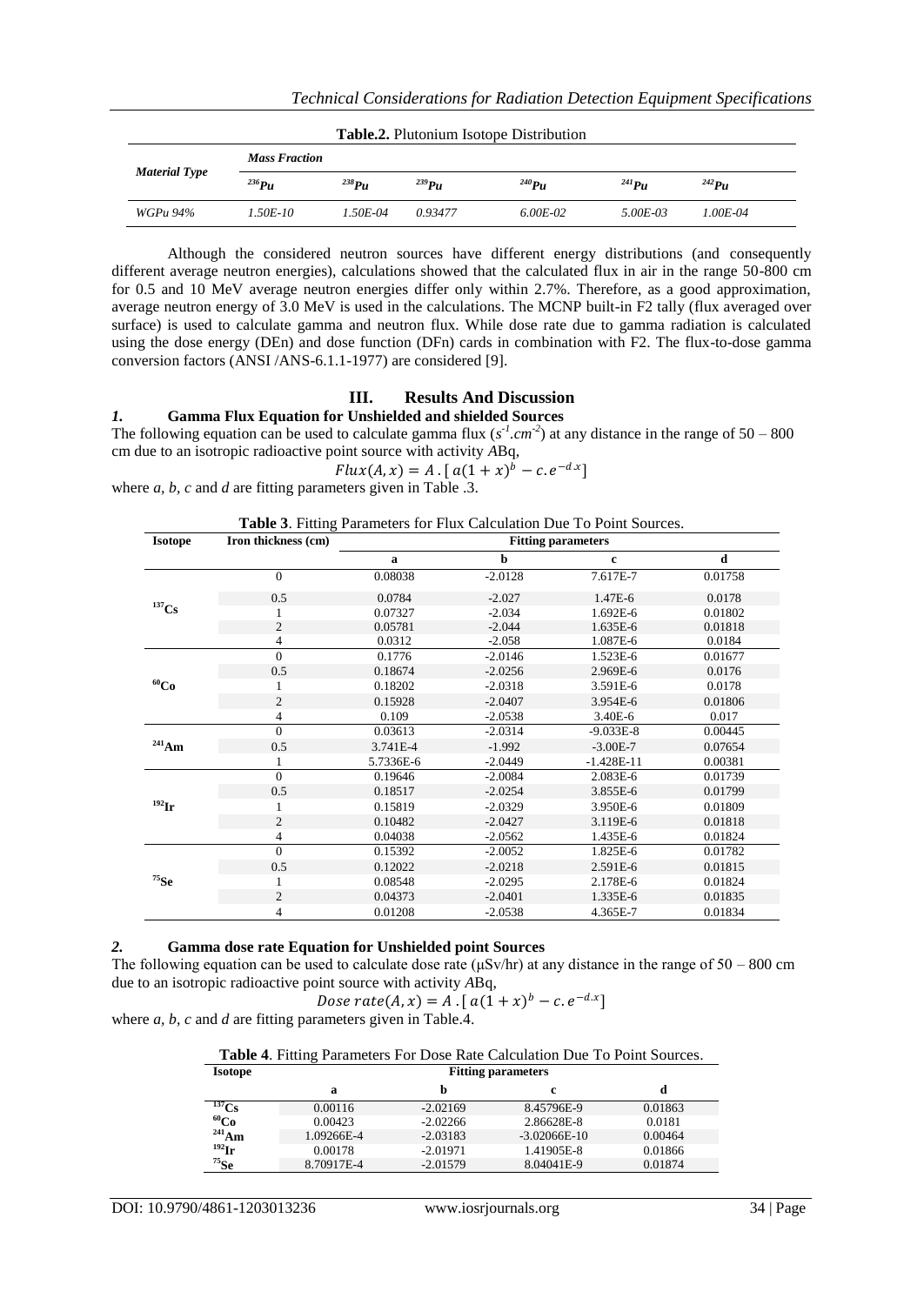## *3.* **Neutron Flux equation for point sources**

The following equation can be used to calculate neutron flux  $(s<sup>1</sup> . cm<sup>2</sup>)$  at any distance in the range of 50 – 800 cm due to an isotropic radioactive point source with activity *ABq*,

$$
Flux(A, x) = A \times Y_i \times 0.09024 \times (1 + x)^{-2.0185}
$$

Where  $Y_i$  is the neutron yield per source activity as given in Table.5 Table A.Ii.5. Neutron Yield Per Source Activity

| <b>Radioactive</b><br>Source | ${\bf Y_i}$<br>$n/(s-Bq)$ |
|------------------------------|---------------------------|
| $^{252}$ Cf                  | 1.17E-1                   |
| $244$ Cm                     | 1.17E-1                   |
| $241$ Am-Be                  | 1.17E-1                   |
| Pu-Be                        | 5.40E-5                   |
| $226$ Ra-Be                  | $4.0E-4$                  |

# *4.* **Flux equations for nuclear material**

#### **4.1 Flux as a function of U masse ( 90% enriched uranium) at different distances**

The following equation can be used to calculate gamma flux  $(s<sup>1</sup> cm<sup>2</sup>)$  for any mass (ranges between 15 to 5000 g) of metallic uranium sphere at different distances.

$$
Flux(x_i,m)=a_i m^{b_i},
$$

where  $a_i$  and  $b_i$  are the fitting parameters at the distance  $x_i$  as given in Table 6. Fitting Parameters For Flux Calculation At Different Distances Due To Different Masses Of U90%.

| Distance (xi, cm) | <b>Fitting parameters</b> |         |  |  |  |  |
|-------------------|---------------------------|---------|--|--|--|--|
|                   | $a_i$                     | b,      |  |  |  |  |
| 50                | 0.38627                   | 0.66796 |  |  |  |  |
| 100               | 0.09819                   | 0.66661 |  |  |  |  |
| 200               | 0.02459                   | 0.66825 |  |  |  |  |
| 400               | 0.00634                   | 0.66629 |  |  |  |  |
| 800               | 0.00156                   | 0.66539 |  |  |  |  |

#### **4.2 Flux due to different masses of LEU (19% enrichment) as a function of distance**

The following equations can be used to calculate gamma flux  $(s<sup>1</sup> . cm<sup>2</sup>)$  for 1000 and 10000 g of metallic uranium sphere (19% enrichment) at different distances.

(a) For 1000 g of U19% enrichment (CAT3)

 $Flux(x) = 19294 x^{-1.9877}$ 

(b) For 10000 g of U19% enrichment (CAT2)

 $Flux(x) = 90408 x^{-1.9893}$ 

#### **4.3 Flux due to 10000g of LEU (5% enrichment) as a function of distance (CAT3)**

The following equations can be used to calculate gamma flux  $(s<sup>-1</sup> cm<sup>-2</sup>)$  for 10000g of metallic uranium sphere (5% enrichment) at different distances.

$$
Flux(x) = 23812 x^{-1.9893}
$$

#### **4.4 Flux due to different masses of U233 as a function of distance**

The following equations can be used to calculate gamma flux  $(s<sup>1</sup> . cm<sup>-2</sup>)$  for different U233 masses in form of metallic sphere at different distances.

$$
Flux(g_i, x) = a_i (1 + x)^{b_i} - c_i \cdot e^{-d_i x} ;
$$

where  $g_i$  (i=1, 2, 3) refers to the category (CAT<sub>i</sub>) of the U233. The values of *a*, *b*, *c* and *d* parameters for each category are given in Table.7

| <b>Table7.</b> Fitting Parameters For Flux Calculation At Different Distances Due To Different Masses Of U233. |  |
|----------------------------------------------------------------------------------------------------------------|--|
|----------------------------------------------------------------------------------------------------------------|--|

| Category |                 | <b>Fitting parameters</b> |            |            |         |  |  |  |  |
|----------|-----------------|---------------------------|------------|------------|---------|--|--|--|--|
|          | U233 mass $(g)$ |                           |            |            |         |  |  |  |  |
| $g_1$    | 2000            | 880486                    | $-2.03242$ | $-1.73023$ | 0.00401 |  |  |  |  |
| $g_2$    | 500             | 347901                    | $-2.03193$ | $-0.6924$  | 0.00404 |  |  |  |  |
| 23       | 15              | 33239                     | $-2.03187$ | $-0.06597$ | 0.00405 |  |  |  |  |